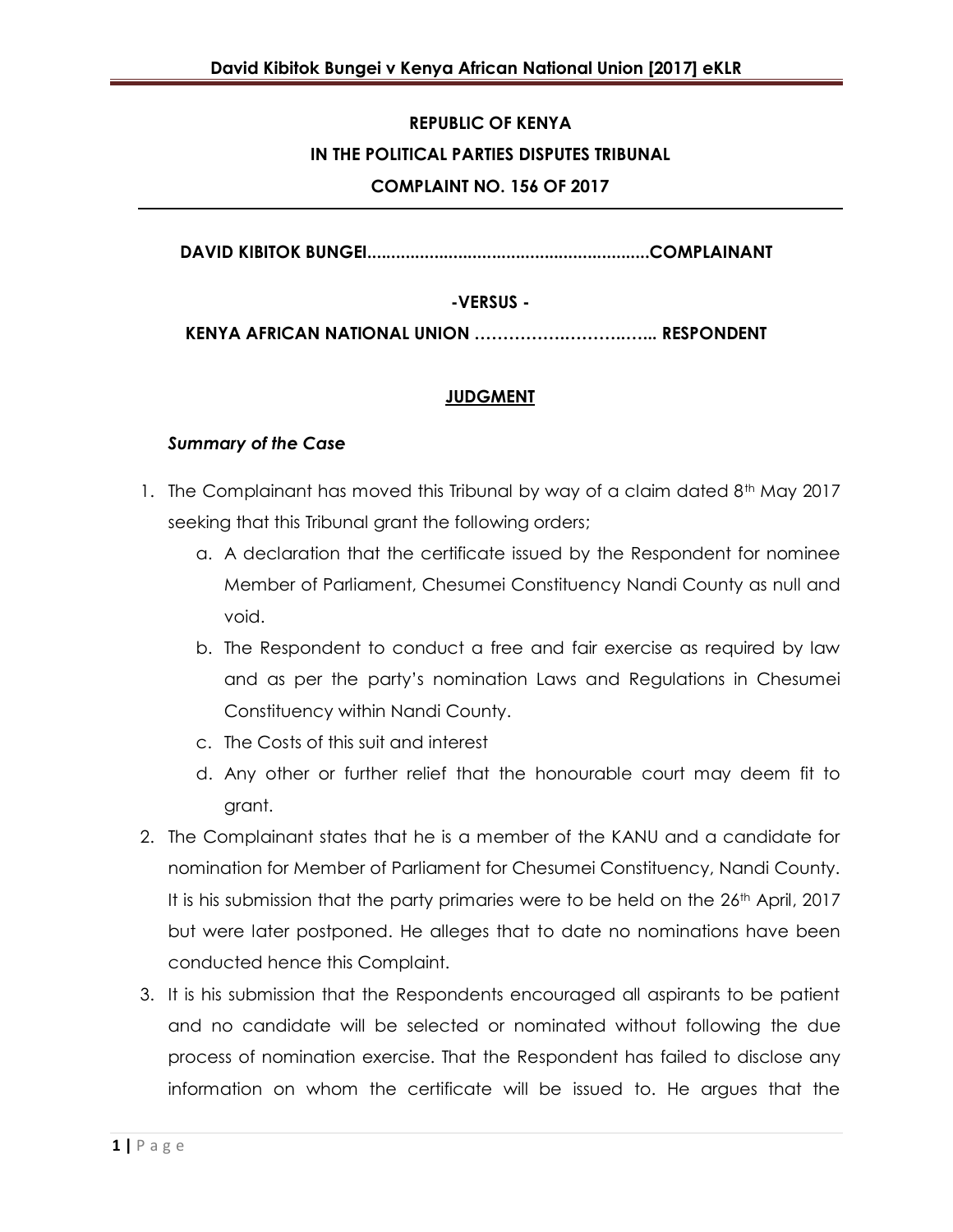nomination exercise was to be conducted in accordance with the Elections Act, the Political Parties Act, The Party Constitution and Elections and Nominations Rules.

- 4. He submits that his political rights have been infringed and continue to be infringed by the Respondent. The Respondent has overturned and overruled the will of the people of Chesumei Constituency by purporting to illegally and arbitrarily imposing on them a party nominee. He urges this Tribunal to compel the Respondents to hold nominations.
- 5. The Complainant states that the Respondent declined to receive his complaint alleging that the time for filing of internal disputes had lapsed.
- 6. This Complaint is undefended.

## *Analysis*

- 7. The Complainant herein is seeking that this Tribunal issue a declaration that the Certificate issued by the Respondent for nominee Member of Parliament, Chesumei Constituency be declared null and void. The Complainant is asking this Tribunal to issue a blanket order declaring the nomination certificate issued by the Respondent null and void. What if the certificate has not been issued as alleged by the Complainant? The Complainant has failed to specify when and to whom the Certificate was issued to. Further, he does not even enlighten us on who the other aspirants are leaving us wondering as to whether indeed there were any other aspirant.
- 8. We refer to the Supreme Court Decision in the case of Michael **Mungai v Housing Finance Co. (K) Ltd & 5 Others** *SC. Application No. 9 of 2015* where the Court observed at Paragraph 14 that**;**

*..... One cannot ask the Court to exercise its powers in a carte blanche manner. A litigant's plea must be precise and targeted. One cannot make omnibus prayers to the Court with the expectation that the Court will be merciful to him and decipher them and grant one or either of them…*